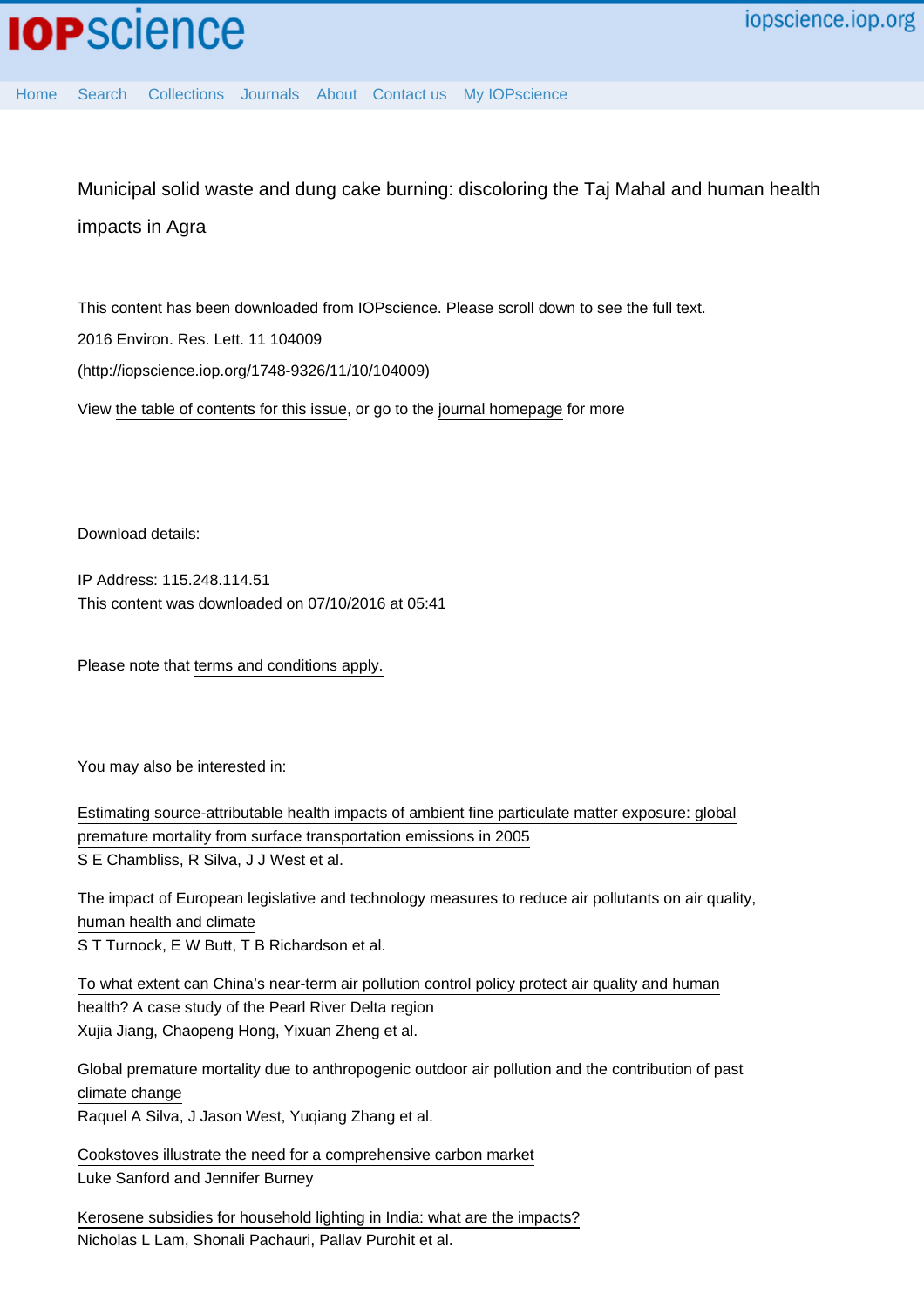# **Environmental Research Letters**

# LETTER

CrossMark

OPEN ACCESS

RECEIVED 24 December 2015

REVISED

5 September 2016

ACCEPTED FOR PUBLICATION 8 September 2016

PUBLISHED 7 October 2016

Original content from this work may be used under the terms of the Creative Commons Attribution 3.0 licence.

Any further distribution of this work must maintain attribution to the author(s) and the title of the work, journal citation and DOI.



Municipal solid waste and dung cake burning: discoloring the Taj Mahal and human health impacts in Agra

Raj M Lal<sup>1</sup>, Ajay S Nagpure<sup>2</sup>, Lina Luo<sup>1</sup>, Sachchida N Tripathi<sup>3,5</sup>, Anu Ramaswami<sup>2,5</sup>, Michael H Bergin<sup>4</sup> and Armistead G Russell<sup>1</sup>

- School of Civil and Environmental Engineering, Georgia Institute of Technology, Atlanta, GA, USA
- <sup>2</sup> Center for Science, Technology, and Environmental Policy, Hubert H. Humphrey School of Public Affairs, University of Minnesota, Minneapolis, MN, USA
- <sup>3</sup> Department of Civil Engineering and Center for Environmental Science and Engineering, Indian Institute of Technology—Kanpur, Kanpur, UP, India
- <sup>4</sup> School of Civil and Environmental Engineering, Duke University, Durham, NC, USA
- Authors to whom any correspondence should be addressed.

E-mail:ted.russell@gatech.edu, anu@umn.edu and snt@iitk.ac.in

Keywords: air quality, Taj Mahal, municipal solid waste, MSW infrastructure and management, air pollution and health Supplementary material for this article is available online

### Abstract

The Taj Mahal—an iconic World Heritage monument built of white marble—has become discolored with time, due, in part, to high levels of particulate matter (PM) soiling its surface (Bergin *et al* 2015 Environ. Sci. Technol. 49 808–812). Such discoloration has required extensive and costly treatment (2015 Two Hundred Sixty Second Report on Effects of Pollution on Taj Parliament of India Rajya Sabha, New Delhi) and despite previous interventions to reduce pollution in its vicinity, the haze and darkening persists (Bergin et al 2015 Environ. Sci. Technol. 49 808–812; 2015 Two Hundred Sixty Second Report on Effects of Pollution on Taj Parliament of India Rajya Sabha, New Delhi). PM responsible for the soiling has been attributed to a variety of sources including industrial emissions, vehicular exhaust and biomass burning, but the contribution of the emissions from the burning of open municipal solid waste (MSW) may also play an important role. A recent source apportionment study of fine particulate matter ( $PM_{2.5}$ ) at the Taj Mahal showed biomass burning emissions, which would include MSW emissions, accounted for nearly 40% of organic matter(OM)—a component of PM—deposition to its surface (Bergin et al 2015 Environ. Sci. Technol. 49 808–812); dung cake burning, used extensively for cooking in the region, was the suggested culprit and banned within the city limits(2015 Two Hundred Sixty Second Report on Effects of Pollution on Taj Parliament of India Rajya Sabha, New Delhi), although the burning of MSW, a ubiquitous practice in the area (Nagpure et al 2015 Environ. Sci. Technol. 49 12904–12), may play a more important role in local air quality. Using spatially detailed emission estimates and air quality modeling, we find that open MSW burning leads to about 150 ( $\pm$ 130) mg m<sup>-2</sup> yr<sup>-1</sup> of PM<sub>2.5</sub> being deposited to the surface of the Taj Mahal compared to about 12 ( $\pm$ 3.2) mg m<sup>-2</sup> yr<sup>-1</sup> from dung cake burning. Those two sources, combined, also lead to an estimated 713 (377–1050) premature mortalities in Agra each year, dominated by waste burning in socioeconomically lower status neighborhoods. An effective MSW management strategy would reduce soiling of the Taj Mahal, improve human health, and have additional aesthetic benefits.

# Introduction

The Taj Mahal in Agra, India is a UNESCO World Heritage Site that attracts millions of tourists each year. However, its surface has been soiled over time,

discoloring its white marble façade. Studies have recognized that poor air quality is responsible for the soiling and discoloration  $[1, 4-7]$  and measures have been taken to curb the impact of local air pollution around the Taj Mahal including restricting vehicles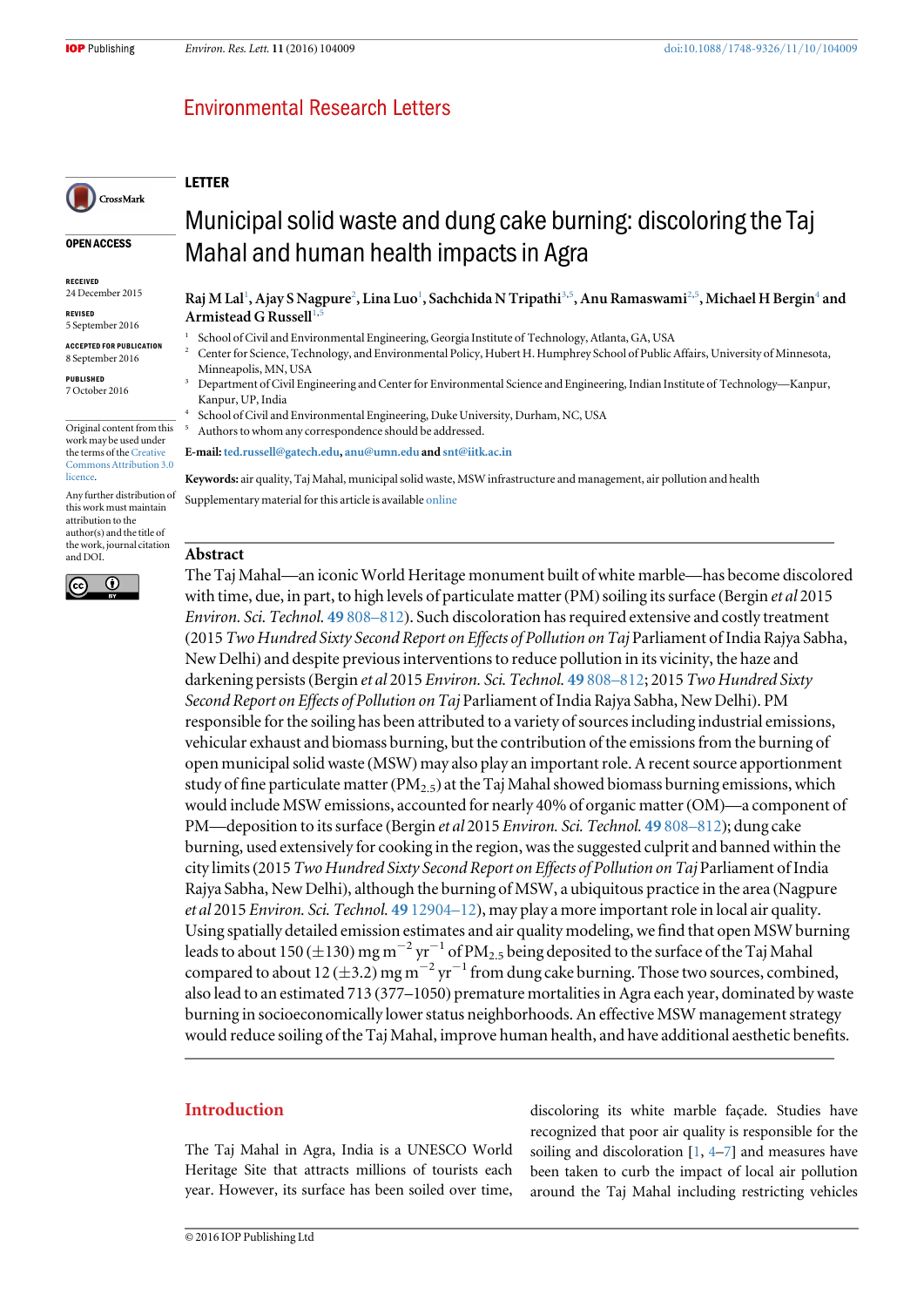near the complex, closing over 200 enterprises in Agra, requiring iron foundries to install scrubbers and filters on their smokestacks, prohibiting new polluting enterprises from being built within a defined buffer zone around the mausoleum, and most recently, banning cow dung cake burning as cooking fuel [2]. A recent source apportionment study of fine particulate matter (PM<sub>2.5,</sub> whose particles are less than 2.5  $\mu$ m in aerodynamic diameter) at the Taj Mahal found that biomass burning accounts for nearly 40% of all organic matter (OM) deposition to its surface [1]. Two sources of biomass burning  $PM_{2.5}$  in Agra, which would be included in the measurement of deposited OM, are the open combustion of municipal solid waste (MSW) and dung cake burning [3]. The high particulate matter(PM) loadings in Agra also reduce visibility, further impairing the aesthetic beauty of the Taj Mahal.

While the discoloration of the Taj Mahal and the deterioration of visibility may be the most immediately noticeable outcome of MSW and dung cake burning in the area, human health is of concern as well. The Global Burden of Disease (GBD) found that of 67 environmental factors associated with premature mortality, exposure to ambient PM pollution is the 5th leading cause of premature mortality in India after high blood pressure, indoor air pollution (which is also affected by dung cake burning), smoking and dietary risks [8]. Additionally, residential and commercial energy use, including biomass burning used for heating and cooking, is responsible for the largest impact on mortality linked to outdoor air pollution throughout India [9].

Rapid growth in Agra, coupled with a limited MSW management infrastructure, has resulted in less effective waste management that leaves large volumes of trash accumulating in the streets [3, 10]. Further, generated waste is openly and frequently burned on roadsides and in residential and commercial areas in Agra [3] and throughout India [10], leading to byproducts of poor combustion and increased pollutant emissions [11–13]. The Central Pollution Control Board of India estimated MSW-burning to contribute between 5% and 11% of primary PM emissions from sources within cities [14]. MSW emissions include combustion byproducts of plastics and other waste in addition to biomass, which can contain chlorinated organics, dioxins, polyaromatic hydrocarbons (PAHs), numerous volatile organic compounds (VOCs) and heavy metals including lead, cadmium and mercury [15, 16]. Health impacts specific to these toxic compounds are not specifically addressed in the GBD approach.

Dung cake burning used as cooking fuel has been more studied in Indian cities [17–19]; 11% of rural Indian households depend on cow dung as their primary cooking fuel [19]. Open MSW burning and dung cake burning tends to be more concentrated in areas of poorer populations[3, 20–24], exacerbating exposures to more vulnerable populations. MSW and dung cake emissions can also influence radiative balance and lead to regional and global change [11, 25, 26].

In this paper, the contributions of MSW and dung cake burning to ambient OM and BC (pollutants known to discolor surfaces [27]) concentrations in Agra, the deposition to and soiling of the Taj Mahal, and health impacts are assessed by quantifying location specific MSW and dung cake burning emissions, performing air quality and deposition modeling, and conducting a health impact assessment. Such information can be used to evaluate the potential benefits of policy interventions, including improved MSW collection management practices and the associated infrastructure in and around Agra.

# **Methods**

#### Open MSW and dung cake burning inventories

Waste burn rate inventories were generated in Agra using a recently developed field transect approach to quantify the spatial and temporal trends of open MSW burning [3]. In this method, researchers move along the transect (route/line) and record burning incidents, approximate weight, and composition of MSW in a predetermined distance from the line of the transect (route/line) (typically visible range is used as the distance). MSW burning incident density is then estimated by the total MSW burning incidents count and surveyed area. Two separate transect routes in Agra that covered  $35$  and  $45 \text{ km}^2$ , respectively (SI figures 1 and 2), were used in this study over three days for each route between 30 May and 2 Jun, 2015 to quantify the waste burn density, composition, and the mass of waste burn. These surveys assessed MSW burning by socioeconomic status (SES) based on census data [18] at the neighborhood level and represented 14 neighborhoods of different SES (SI figure 1). Satellite-driven studies at the global scale cannot capture the very high levels of waste burning found in neighborhoods or near roads [9], thus the on-ground field approach is an important part of developing an improved PM emission inventory from MSW burning.

The open waste burn rate, TWB*<sup>i</sup>* (g-MSW day−<sup>1</sup> ), within an electoral ward, *i*, from the SES-based waste burning rates is quantified by:

$$
TWB_i = WBR_{lowSES} * POP_{i,lowSES} + WBR_{highSES} * (1 - POP_{i,lowSES})
$$
 (1)

where  $WBR<sub>lowSES</sub> =$  daily per capita waste burn rate of the low SES,  $POP_{i, lowSES} =$  illiterate population within the ward as reported in the 2011 census [18], and WBR $_{\text{hichSES}}$  = daily per capita waste burn of the high SES. Literacy was the primary indicator of SES used in this study; the total reported literacy rate in Agra is 64% [18]. Waste burn inventories were generated on an electoral ward basis and each ward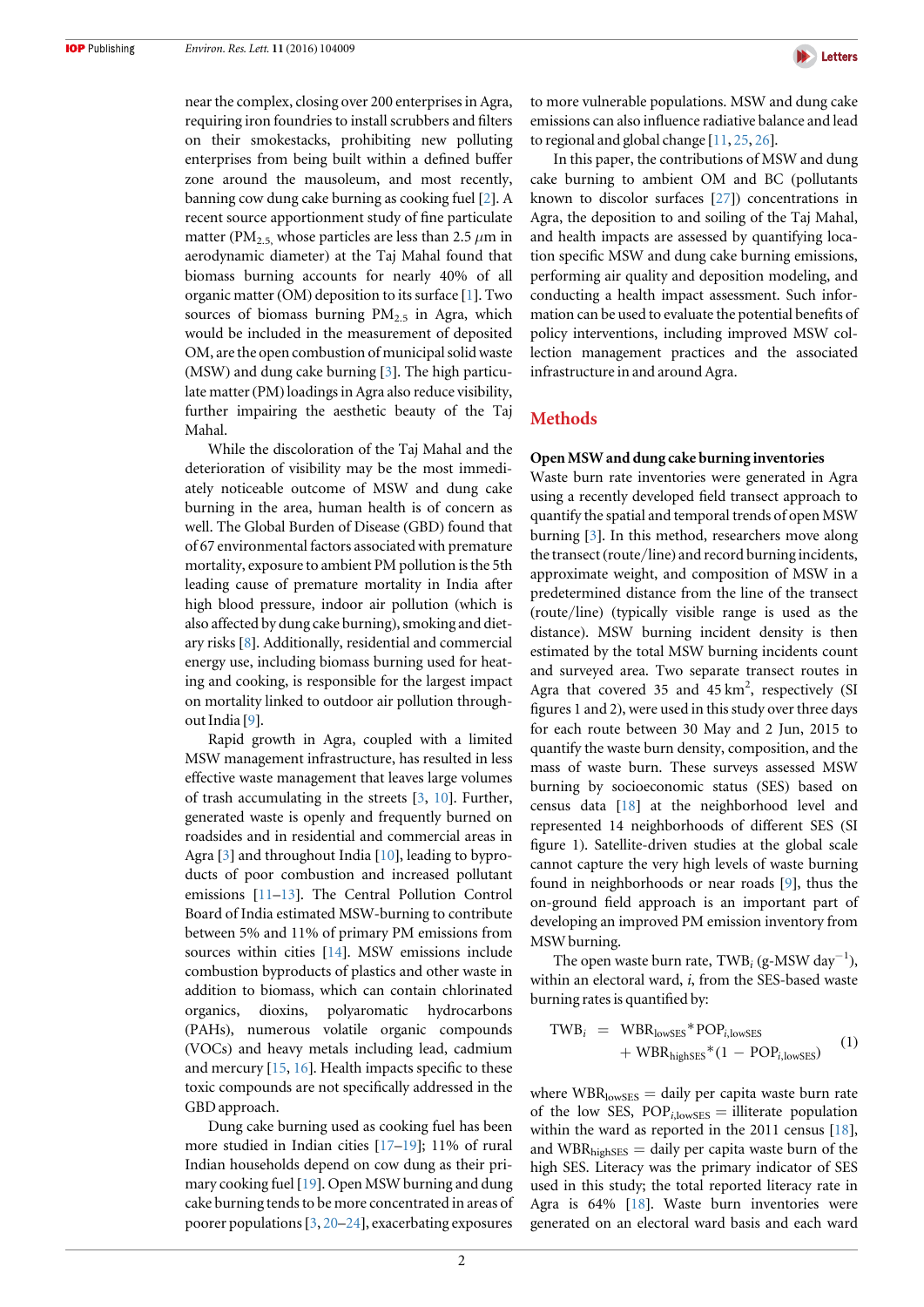

was modeled as its own emission grid, as were five additional zones(SI figure 3).

Data on the use of cow-dung cakes as fuel for food preparation data was assessed from the census [18]. The census gave the percentage of households at the ward/precinct level using different types of fuel for cooking. Annual per household consumption of cow dung was then multiplied with the number of households using cow dung as a fuel for cooking (SI figure 4) within each ward/precinct to determine electoralward based burning inventories, computed on an annual basis and then converted to daily average emission rates. Applying the same method, air quality impacts from two additional sources, firewood and crop residue, were also modeled for comparison.

### MSW and dung cake burn inventories to AERMOD dispersion modeling

Open MSW and dung cake burn rates were applied in AERMOD, a Gaussian plume dispersion model [28], to spatially characterize the ambient, annually averaged  $PM<sub>2.5</sub>$  concentrations from MSW and dung cake burning. AERMOD is a recommended regulatory air pollution dispersion model, but has limitations as it does not include atmospheric chemical processes or secondary pollution formation [28]. The findings presented here are specific source impacts from emissions within the study domain, i.e., background transport is not considered. Integrated hourly surface data from the National Climatic Data Center (NCDC) at the Agra Station from the National Oceanic and Atmospheric Administration (NOAA) and upper air data from the US National Weather Service (NWS) at the Delhi Station were used in AERMET, a meteorological input to AERMOD. Digital Elevation Models from the Global 30 Arc-Second Elevation (GTOPO30) were used in AERMAP, a terrain processing input to AERMOD.

OM and BC source emission rates from both MSW and dung cake burning were determined using emission factors from the literature [29, 30] (SI table 2).  $PM_{2.5}$  component-specific emission factors for MSW burning used here are from measurements of trash burning in peri-urban communities near Mexico City at varying combustion stages [29]. Christian et al [29] found emission factors of OC = 5.3 ( $\pm$ 4.9) and  $BC = 0.65 \ (\pm 0.27)$  g kg<sup>-1</sup> burned. These emission factors are within the reported range of 0.04–9.97 g BC kg<sup>-1</sup> burned from recent measurements of trash burning in Nepal where some samples were enriched for specific compositions of plastic and foil [31], but lower than the reported range of 8.4–73.9 g OC kg−<sup>1</sup> burned. MSW emissions can vary significantly and have high uncertainties due to the composition of the waste and stage of combustion [13, 32]. Emission factors applied for dung cake burning were measured in households throughout the Indo-Gangetic Plain [30]. An OM/OC factor of 2.1 [33] was applied to the OC emission factors; OM is related to OC as the former accounts for specific elements other than carbon associated with the organic compounds.

## Human health risk assessment from open MSW and dung cake burning emissions

Premature mortality attributable to PM<sub>2.5</sub>  $(BC + OM)$  emissions from MSW and cow dung cake burning were determined using concentration response function (CRFs) based equations. Five major diseases—acute respiratory lung infection (ALRI), chronic obstructive pulmonary disease (COPD), ischemic heart disease (IHD), cerebrovascular disease (stroke) and lung cancer (LC)—associated with  $PM_{2.5}$ mortality risks were assessed in this study. COPD, IHD, stroke, and LC related mortality were determined for adults (age  $\geq$  25 years), while mortalities related to ALRI were estimated for children under five years of age. Disease-specific relative risk equations use a CRF, incidence rate for premature mortality, change (increment) in ambient pollution concentration, and exposed population to estimate the mortality. The CRFs data and equation (2) used integratedexposure response functions (IERs) to estimate specific health impacts[34].

$$
\begin{cases}\nRR = 1 + a\{1 - \exp[-b(\Delta C)^p]\}, & \text{for } C > C_0 \\
RR = 1, & \text{for } C \leq C_0\n\end{cases}
$$
\n(2)

$$
PAF = \frac{\sum_{i=1}^{n} P_i (RR_i - 1)}{\sum_{i=1}^{n} P_i (RR_i - 1) + 1}
$$
 (3)

$$
P_h = B_i^* P A F^* P_i, \tag{4}
$$

where RR is the relative risk or CRFs,  $\Delta C$  is the increase of ambient  $PM_{2.5}$  concentrations due to dung cake and MSW burning emissions,  $C_0$  is the baseline PM<sub>2.5</sub> concentration (considered 0 for this source impact application), and *a*, *b*, and *p* are parameters that determine the relationship of concentration to response and are discussed further in Burnett et al 2014 [34]. PAF is the population attributable fraction, i.e., the proportion of the disease incidence on the exposed population that can be attributed to the exposure, *Pi* is the fraction of the population in exposure category, *i*, and *n* is the number of exposure categories, where exposure categories were defined by five-year age increments with available CRFs. *Ph* is the premature mortality associated with  $PM<sub>2.5</sub>$  exposure and  $B_i$  is the baseline population incidence of given health effects (i.e. death per 100 000). The exposed population within each modeling grid was retrieved from the 2015 Worldpop Database. A growth factor for the total population within the study domain for the Worldpop Database reported population compared to the 2014 projected population from the census  $[18]$  was used, as the modeling results presented are for 2014.

Also determined were disability adjusted life years (DALY), which estimate the current discounted value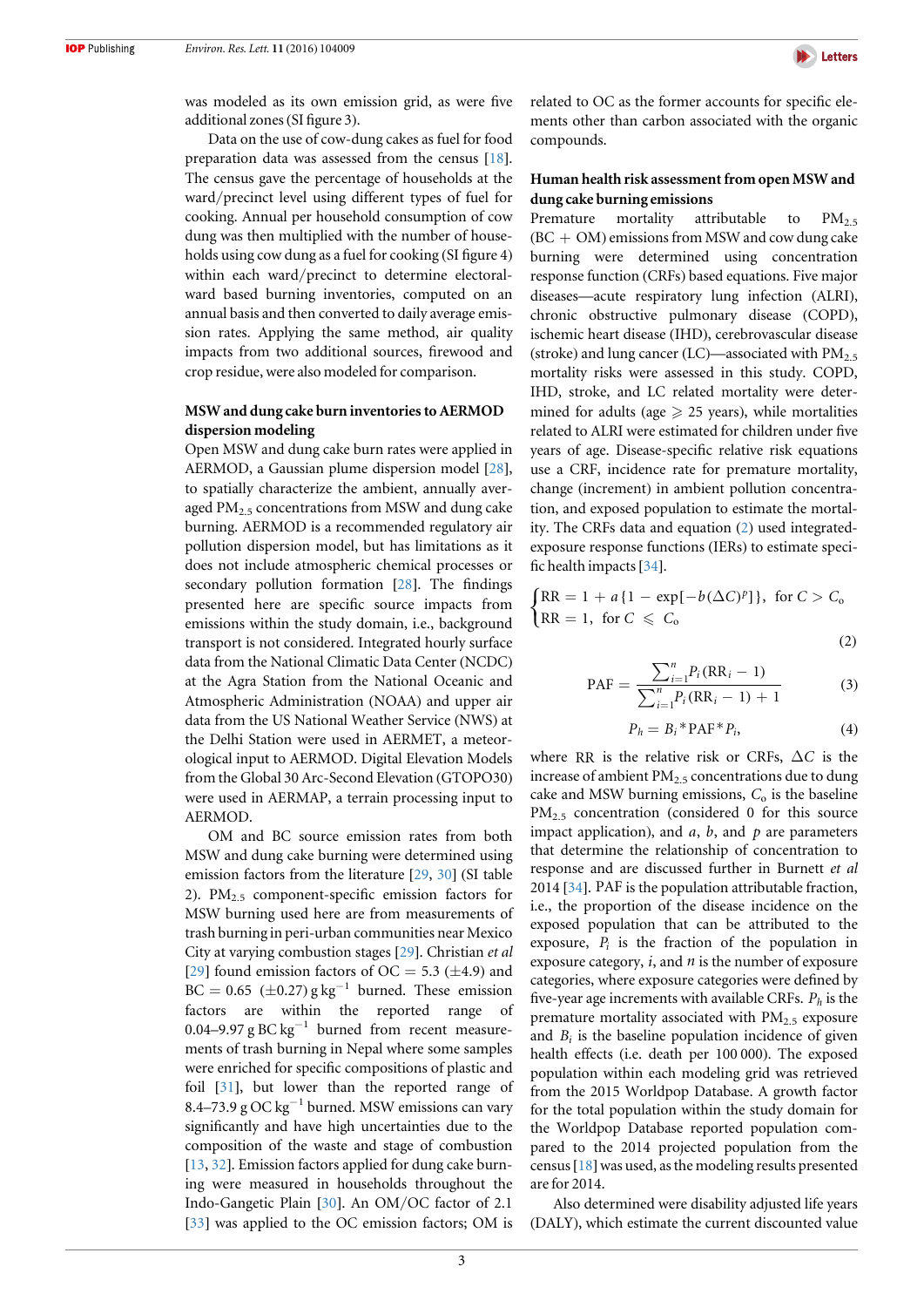of future years of health life lost due to morbidity and future year of human years of life lost(YLL) due to premature mortality. Since air pollutants are not a primary cause of mortality, but rather contributory, DALY can be a better indicator of health risks than premature mortality [35]. The DALYs are calculated as the total of the YLL due to premature mortality and years lost due to disability (YLD) because of morbidity. In this study we only estimated the premature deaths due to  $PM<sub>2.5</sub>$  emissions associated with biomass and MSW burning and thus considered YLL as the measure of DALYs. YLL were calculated using the following equation:

$$
YLL = B_i * PAF * POP_i * LE,
$$
 (5)

where  $POP_i$  is the exposed population (i.e., the population within each modeled grid) and LE is the standard life expectancy at age of death (in years).

### Dry deposition to and pollutant covering of the Taj Mahal

Pollutant deposition to the surface of the Taj Mahal contributes to its browning [1], so the impacts of wet and dry deposition from MSW and dung cake emissions were quantified. Dry deposition rates were calculated using modeled concentrations, measured size distributions and size-dependent deposition velocities. Deposition velocity is a variable that incorporates the aerodynamic transport through the atmospheric surface layer, the transport across the quasi-laminar sublayer, and the uptake at the surface into a single parameter [36, 37]. Imaging from a scanning electron microscropy (SEM) (LEO 1530, Carl Zeiss Microscopy) and energy dispersive x-ray spectroscopy (Oxford Instruments  $X_{\text{max}}$  detectors) were used to measure the average particle size of carbonaceous PM species at the surface of the Taj Mahal [1]. The average particle size was found to be∼1 μm.

The  $PM_{2.5}$  component specific mass fluxes (g m<sup>-2</sup> s<sup>-1</sup>),*F<sub>i</sub>*, of OM and BC to the surface of the Taj Mahal by dry deposition were found as:

$$
F_i(t) = -V_{D,i}(d_{p,\text{ave}})^*[C_i(t)],
$$
 (6)

where  $V_D$  is the size-specific surface deposition velocity  $(m s^{-1})$  and  $d_{p,ave}$  is the average particle diameter. The pollutant concentration,  $[C_i(t)]$ , used here is the annual average, ambient pollutant concentration from open waste and dung cake burning at the Taj Mahal as determined in AERMOD. Wet deposition was considered in this analysis to account for rain, and the wet deposition loadings were small compared to dry deposition (see SI section 3 for a detailed assessment).

The fraction of the Taj Mahal's surface covered by pollutant deposition from MSW and dung cake burning emissions was also quantified from the modeled number of particles deposited per area of the surface and the total surface area of the aerosol deposited per



area of the surface. The number of particles per unit area (particles m−<sup>2</sup> ), N, from each source and pollutant, *i*,was determined by:

$$
N_i = \frac{\sigma_i}{\rho_i d_{p,\text{ave}}^3/6},\tag{7}
$$

where  $\sigma_i$  (mg m<sup>-2</sup> yr<sup>-1</sup>) is the specific pollutant loading for each source,  $\rho_i$  is the pollutant (OM or BC) density [38, 39], and  $d_{p,ave}$  is the average particle diameter from on-site measurements(∼1 μm).

Combined with the average surface area per particle, the fractional cover of  $PM_{2.5}$  emissions from MSW and dung cake burning in one year,  $\Omega_i$ , was then calculated as:

$$
\Omega_i = \frac{6\sigma_i}{\rho_i d_{p,\text{ave}}}.\tag{8}
$$

# Results and discussion

# Open MSW and dung cake burning emissions to modeled concentrations throughout Agra and model evaluation

Employing the field transect method developed by Nagpure et al [3], the total average waste burn rate in Agra was estimated at 130 g MSW capita $^{-1}$  day $^{-1}$  with higher per capita burn rates observed in low SES areas (table 1). Burn rates were higher in the morning than the evening within the city, but showed less diurnal difference in the rural areas (areas outside of the city boundaries). If Agra's per capita average waste burn rate is applied to the entire population of India, the annual nationwide burn rate would be 68000 Gg yr−<sup>1</sup> , consistent with model findings of Wiedinmyer et al of 35000–75000 Gg yr<sup>-1</sup> for India [40]. The total cow dung cake burning emissions on a ward-by-ward basis within Agra were calculated from household fuel use data [17, 18] (SI figure 4) and ranged between 0–9100 kg day<sup>-1</sup> ward<sup>-1</sup> within the study domain, compared to 490–25000 kg day<sup>-1</sup> ward<sup>-1</sup> from open waste burning (SI table 1). A report on sustainable solid waste management in India reported the average waste generation rate in Agra as 580 g MSW capita<sup>-1</sup>  $day^{-1}$  [41]. Applying this MSW generation rate, the average burn rate of MSW in Agra is 23%, higher than the 5%–10% estimates from previous waste burning studies in Indian cities[10, 42, 43].

Applying emission factors from the literature [29, 30] in conjunction with observed burn rates resulted in annual combined emissions in Agra from open waste and dung burning to be 2500 ( $\pm$ 2200) kg yr<sup>-1</sup> and 150 ( $\pm$ 58) kg yr<sup>-1</sup> for the OM and BC components of  $PM_{2.5}$ , respectively. Annual average  $PM_{2.5}$ component concentrations due to open waste and dung cake burning throughout Agra, simulated by AERMOD, found concentrations at the Taj Mahal to be 4.1 ( $\pm$ 3.8) and 0.24 ( $\pm$ 0.10)  $\mu$ g m<sup>-3</sup> for OM and BC from MSW burning and 0.32 ( $\pm$ 9.1 × 10<sup>-2</sup>) and 0.019 ( $\pm$ 9.7 × 10<sup>-4</sup>)  $\mu$ g m<sup>-3</sup> for OM and BC from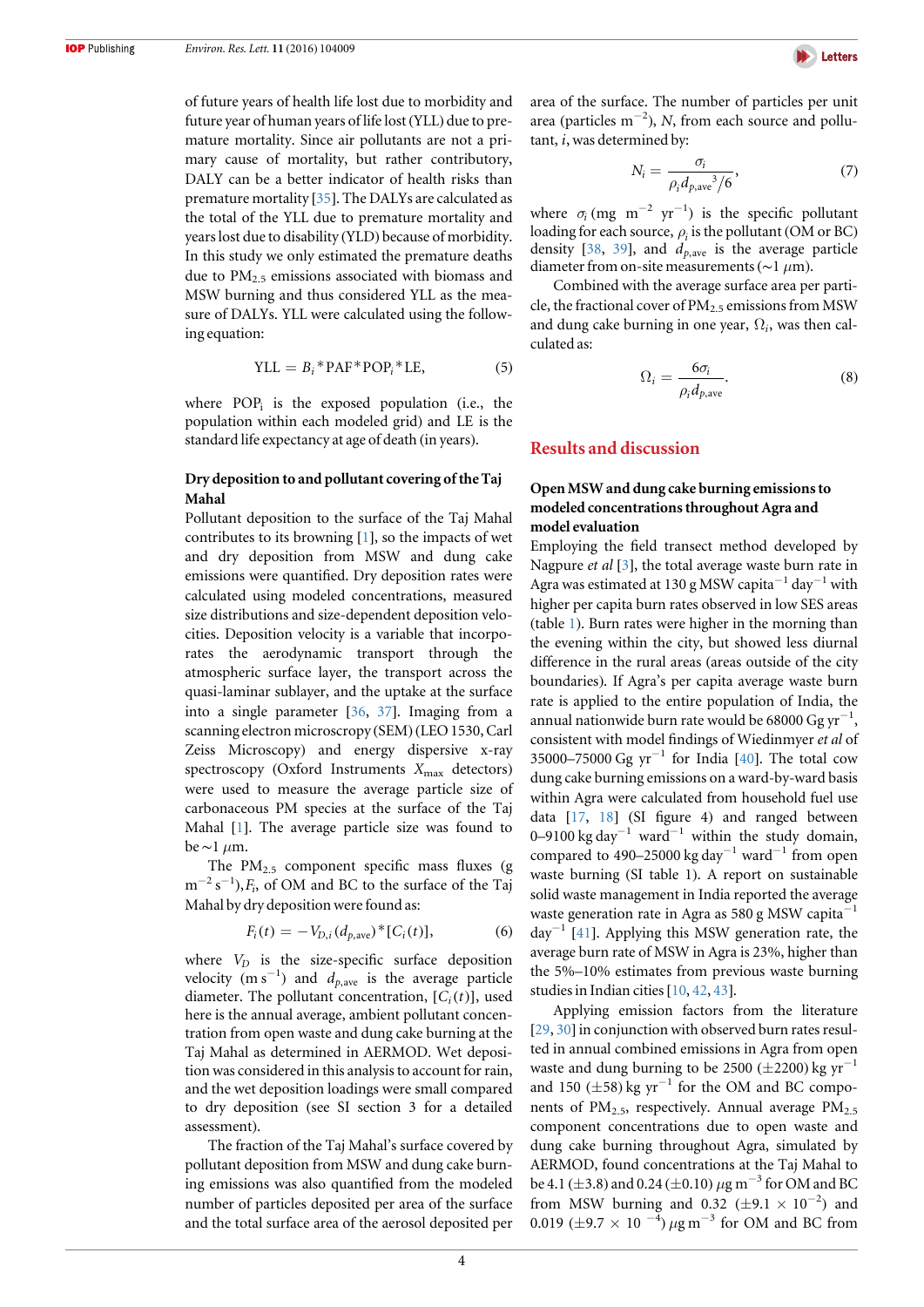**Table 1.** Diurnal per capita open MSW burn rates (g capita $^{-1}$  day $^{-1}$ ) in Agra categorized by socioeconomic status(SES) using a recently developed field transect approach [3]. Higher per capita open waste burn rates were observed in regions of lower SES.

|             | Morning transect | Evening transect | Full day |
|-------------|------------------|------------------|----------|
| High SES    | 73.0             | 20.9             | 93.9     |
| Low SES     | 157              | 39.3             | 196      |
| Rural areas | 73.5             | 106              | 180      |

dung cake burning (figure 1 and SI figure 5). Uncertainty was assessed just for the emission factors as that is where much of the uncertainty lies due to variations in waste composition and stage of combustion. The calculation does not consider secondary formation of  $PM_{2.5}$  due to gaseous emissions from those sources. These results were evaluated using measurements from a recent  $PM<sub>2.5</sub>$  source apportionment study at the Taj Mahal that found that the contribution of biomass burning emissions to OM (which can be from a variety of combustion activities including wood, crop, dung and MSW burning) at the Taj Mahal to be  $12 \mu$ g m<sup>-3</sup> [1]. While the sum of the four sources assessed here (MSW, dung cake, firewood, and crop residue) is 5.9 ( $\pm$ 4.7)  $\mu$ g m<sup>-3</sup>, suggesting regional transport of additional OM, MSW is the highest contributor of modeled biomass burning sources (SI figure 6).

Maximum combined annual-averaged impacts on PM<sub>2.5</sub> in Agra were 33 ( $\pm$ 30)  $\mu$ g m<sup>-3</sup> from MSW burning and 3.3 ( $\pm$ 0.90)  $\mu$ g m<sup>-3</sup> from dung cake burning (figure 1 and SI figure 7). High levels were found in neighborhoods with lower SES where MSW and dung-cake burning are most prevalent. The contribution from open MSW burning is greater than for dung cake burning throughout Agra, except in the rural areas where dung cake burning is a primary fuel source for cooking [17, 18]. The combined annuallyaveraged ambient PM<sub>2.5</sub> concentration averaged throughout Agra from open waste and dung cake burning was 4.3 ( $\pm$ 3.8)  $\mu$ g m<sup>-3</sup> for OM and 0.25  $(\pm 0.10) \,\mu$ g m<sup>-3</sup> for BC. Recent ambient OC and elemental carbon concentration measurements throughout Agra have been reported between  $10.2$  ( $\pm$ 7.2)–30  $(\pm 13) \mu$ g m<sup>-3</sup> and 1.3 (±0.8)–4.0 (±1.5)  $\mu$ g m<sup>-3</sup> [32, 44], which suggest the source impact modeling results averaged over the study domain are in line with ambient measurements.

## Adverse health and premature mortality assessments

Estimation of premature mortality associated with  $PM_{2.5}$  (BC + OM) emissions from dung cake and MSW burning suggest that these two sources are responsible for 713 (377–1050) cases of premature mortalities from outdoor exposure in Agra annually, 380 (247–540) attributed to IHD, 231 (98–362) attributed to stroke, 94 (31–170) attributed to COPD, and 7 (1–12) attributed to LC for adults (age  $\geq 25$ 



years). Premature mortality due to ALRI from MSW and cow dung cake burning contributes an additional 1 (0–2) case (age  $\leq 5$  years) annually in Agra. For allcause mortality (i.e., ALRI, COPD, IHD, stroke and LC) attributable to  $PM<sub>2.5</sub>$  emissions from MSW and cow dung cake burning, the total human YLL is estimated at 10087 years (5480–14 520) from one year's exposure, where IHD (56%) is the highest contributor followed by stroke (32%), COPD (11%), and LC $(1%)$ .

#### Deposition and soiling of the Taj Mahal

The deposition of MSW and dung cake burning emissions to the Taj Mahal via dry and wet deposition was quantified using the simulated concentrations, along with observed size distributions and rainfall data. Detailed size distributions measured on-site showed the average surface area median diameter of the carbonaceous particles deposited to outdoor surfaces at the Taj Mahal to be  $\sim$ 1 µm [1], which was used in conjunction with deposition velocity relationships to derive a deposition velocity of  $0.11 \text{ cm s}^{-1}$ [45]. Similar deposition velocities have been measured for particles of similar size and composition in previous studies in urban areas[46–49].

Estimated total annual combined  $PM_{2.5}$  dry deposition to the Taj Mahal is 150 ( $\pm$ 130) mg m<sup>-</sup> from open waste burning and 12 ( $\pm$ 3.2) mg m<sup>-2</sup> from dung cake burning (table 2). The wet deposition loadings were small compared to dry deposition and detailed findings are available in SI section 3. While the mass loading of organic species, which contains lightabsorbing brown carbon (BrC), is nearly eight times more than BC loading, BC is a strong light absorber [1, 50]. Emission factor measurements do not consider secondary formation, so this analysis is likely underestimating the total OM deposition from the two sources as both also have gaseous emissions[11, 32].

Additionally, the pollutant coverage of the Taj Mahal's surface was quantified to better gauge discoloration—if the fractional surface area coverage exceeds 1, its perceived color will likely be impacted. MSW burning emissions showed a fractional cover of  $0.73 \ (\pm 0.67)$  while dung cake burning emissions contributed an additional  $5.7 \times 10^{-2}$  (±1.6 × 10<sup>-2</sup>) annually. Treatment cleanings have occurred four times since 1994. Given the time between cleanings, the influence of MSW and dung cake burning emissions is likely to exceed a fractional coverage of 1, suggesting their combined deposition will lead to surface discoloration.

# Conclusions and implications

Our model finds that open MSW-burning and dung cake burning led to estimated  $PM_{2.5}$  impacts of 4.3 and 0.34  $\mu$ g m<sup>-3</sup> (annually averaged) at the Taj Mahal, respectively, and up to 33 and 3.3  $\mu$ g m<sup>-3</sup> in Agra, with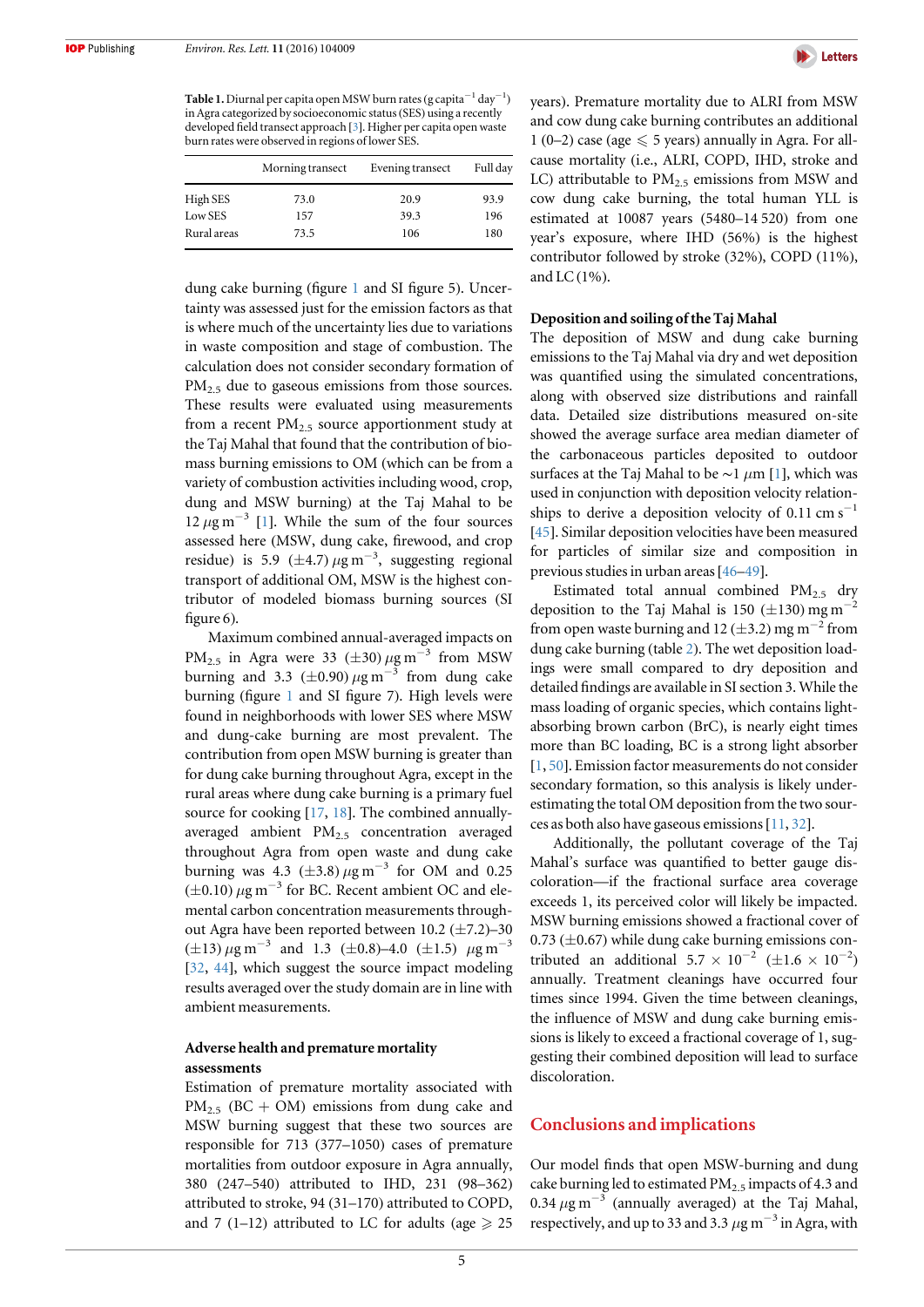



Figure 1. Annual average fine particulate matter (PM<sub>2.5</sub>) concentrations in Agra from: (a), open MSW burning (b), dung cake burning. Modeled [PM<sub>2.5</sub>] at the Taj Mahal (depicted by the white star) was 4.3 ( $\pm$ 3.9) µg m<sup>-3</sup> from MSW emissions and 0.34  $(\pm 9.1 \times 10^{-2})$  µg m<sup>-3</sup> from dung cake burning emissions. These concentration profiles generated in AERMOD showed higher pollution from both forms of biomass burning concentrated in areas of lower socioeconomic status. Organic matter(OM) and black carbon (BC), the PM<sub>2.5</sub> components modeled, concentration profiles show the same spatial variation, but OM concentrations contribute more than BC to ambient  $PM_{2.5}$  (SI figure 5).

Table 2. Comparison of the dry total organic matter (OM) and black carbon (BC) deposition (mg m−<sup>2</sup> ) to the surface of the Taj Mahal from open MSW and dung cake burning in 2014.

|     | OМ               | BC.                                | Total combined<br>deposition |
|-----|------------------|------------------------------------|------------------------------|
| MSW | $140 (\pm 130)$  | $8.3 \, (\pm 3.4)$                 | $150 (\pm 130)$              |
| DC  | $11.0 (\pm 3.1)$ | $0.66 \, (\pm 3.4 \times 10^{-2})$ | $12 (\pm 3.2)$               |

the highest levels in low SES neighborhoods. The increased OM and BC  $PM<sub>2.5</sub>$  from those sources at the Taj Mahal lead to an increase of 160 mg m<sup>-2</sup> yr<sup>-1</sup> of PM<sub>2.5</sub> deposition to its surface, 150 mg m<sup>-2</sup> yr<sup>-1</sup> from open waste burning and 12 mg m<sup>-2</sup> yr<sup>-1</sup> from dung cake burning. The amount of  $PM<sub>2.5</sub>$  deposited, along with the optical characteristics of the particles [1, 11, 13] lead to substantial soiling and discoloration of the Taj Mahal, and also reduced visibility, further degrading the aesthetic beauty of the site. A population, concentration-weighted exposure and health assessment finds that chronic exposure to MSW and dung burning related ambient  $PM<sub>2.5</sub>$  was found to increase premature deaths by approximately 713 per year. While more difficult to quantify, acute exposures to the high  $PM_{2.5}$  levels can have additional health impacts, e.g., to visitors.

Potential interventions can address the soiling of the Taj Mahal, degraded visibility, and human health in the area. In addition to improving ambient air quality, the recently promulgated ban on dung cake burning can improve indoor air quality, magnifying the estimated health benefits beyond those found based on improving ambient air quality alone. However, the benefits from its proposed implementation will be dependent upon more than 50 000 homes using cleaner sources for cooking [51, 52]. Better MSW management and prevention of garbage-burning in Agra were explored previously [53] but were not considered as high impact options to protect the Taj Mahal and public health. This paper indicates that preventing MSW burning can have a higher impact compared to the recently enacted dung cake burning ban on reducing  $PM_{2.5}$  concentrations affecting health and  $PM_{2.5}$ deposition that soils the Taj Mahal. Policies and action to reduce MSW burning should therefore be considered in the portfolio of actions to preserve the Taj and improve urban public health in Agra, particularly in low SES areas where people are disproportionately exposed to MSW and dung cake burning emissions.

Interventions leading to better waste management have not been a high priority in previous efforts to address air pollution in Indian cities. Agra Municipality has shown the initiative to implement policies designed to reduce soiling of the Taj Mahal, including limiting mobile source emissions near the landmark, banning polluting enterprises nearby, and prohibiting dung cake burning. Our results suggest that implementing a better waste management infrastructure [53] can be a high impact action that can improve ambient air quality in Agra, decrease soiling of the Taj Mahal and reduce adverse health outcomes.

# Acknowledgments

This work was supported by NSF PIRE Grant No. 1243535, NSF SRN Grant No. 1444745, USAID PEER, and instruments were available from grants from the Ministry of Human Recourse Department (3-21/ 2014-TS.1), Government of India and IIT-K grant for PG Teaching and Research. In addition, Cesunica Ivey at Georgia Institute of Technology contributed to the model development. Fernando Garcia Menendez at Massachusetts Institute of Technology provided Arc-GIS files for emission grids. Heidi Vreeland at Duke University assisted with creating figures for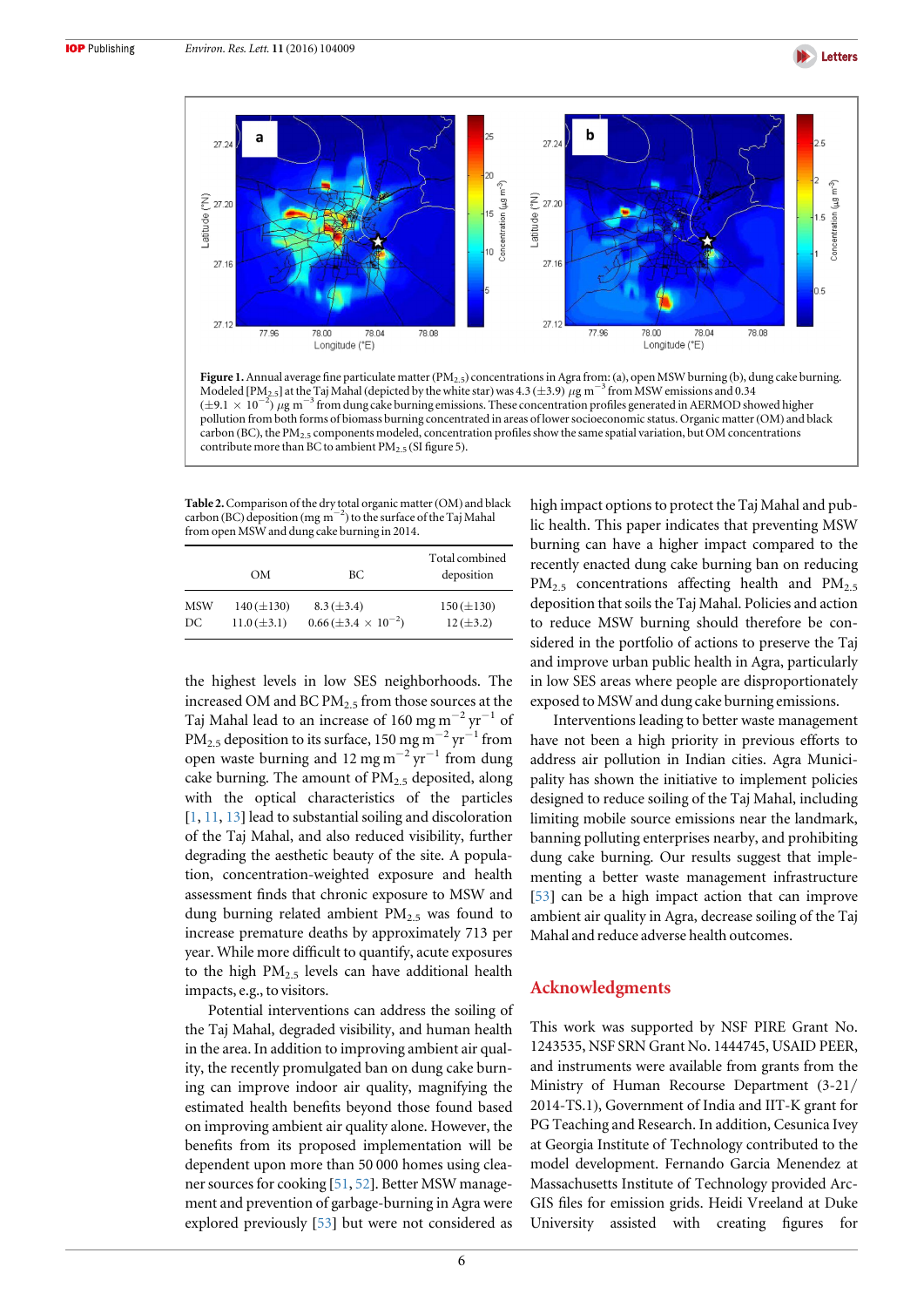publication. Vipul Lalchandani and Shamjad PM assisted with field work and data collection in Kanpur. Gratitude is expressed toward Prakash Bhave of ICIMOD, Robert Yokelson at the University of Montana and Elizabeth Stone at the University of Iowa for providing detailed data for past and in progress studies. Further methods explanations and data are available in the Supplementary Information. Correspondence and requests for materials should be addressed to Armistead Russell (ted.russell@gatech. edu) and Sachchida Tripathi (snt@iitk.ic.in).

#### Author contributions

AGR, MHB, AR, SNT planned the research. RML, LL developed the models applied in the study and quantified the surface deposition. ASN, AR, AGR developed the waste burning inventory methodology. ASN, RML conducted the on-site waste burn sampling, developed the emissions inventories, and performed the health impact assessments. MHB and SNT performed on-site detailed particle size measurements. RML, ASN, AGR wrote the manuscript.

### References

- [1] Bergin M H et al 2015 The discoloration of the Taj Mahal due to particulate carbon and dust deposition Environ. Sci. Technol. 49 808–12
- [2] Kumar A 2015 Two Hundred Sixty Second Report on Effects of Pollution on Taj , Report No. 262 Parliament of India Rajya Sabha, New Delhi
- [3] Nagpure A S, Ramaswami A and Russell A 2015 Characterizing the spatial and temporal patterns of open burning of municipal solid waste (MSW) in Indian cities Environ. Sci. Technol. 49 12904–12
- [4] Goyal P and Singh M P 1990 The long-term concentration of sulphur dioxide at Taj Mahal due to the Mathura Refinery Atmos. Environ. 24B 407–11
- [5] Raghavan N, Goyal P and Basu S 1983 A gaussian model for predicting  $SO_2$  concentration in the city of Agra Atmos. Environ. 17 2199–203
- [6] Sharma R K and Gupta H O 1993 Dust pollution at the Taj Mahal—a case study Proc. Int. RILEM/UNESCO Congress (Paris: UNESCO Headquarters)
- [7] Hicks B B and Manju K 1987 Marble discoloration at the Taj Mahal: a proposed explanation ICOMOS 8th General Assembly and Int. Symp. (Washington, DC)
- [8] Cohen 2013 Global burden of disease 2010 Institute for Health Metrics and Evaluation (www.cseindia.org/userfiles/global\_ burden\_aaron.pdf)
- [9] Lelieveld J et al 2015 The contribution of outdoor air pollution sources to premature mortality on a global scale Nature 525 367–71
- [10] Gupta S, Mohan K, Prasad R, Gupta S and Kansal A 1998 Solid waste management in India: options and opportunities Resour. Conservation Recycling 24 137–54
- [11] Shamjad P M et al 2015 Contribution of brown carbon to direct radiative forcing over the indo-gangetic plain Environm. Sci. Technol. 49 10474–81
- [12] Stockwell C E et al 2016 Nepal ambient monitoring and source testing experiment (NAMaSTE): emissions of trace gases and light-absorbing carbon from wood and dung cooking fires, garbage and crop residue burning, brick kilns, and other sources Atmos. Chem. Phys. Discuss. 16 11043-81
- [13] Vreeland H et al 2016 Chemical characterization and toxicity of particulate matter from roadside trash combustino in urban India Environ. Sci. Technol. 147 22–30



- [14] CPCB 2010 Air Quality Monitoring, Emission Inventory and Source Apportionment Study for Indian Cities (New Delhi, India: C.P.C. Board)
- [15] Allsopp M, Costner P and Johnston P 2001 Incineration and human health Environ. Sci. Pollut. Res. 8 141–5
- [16] McKay G 2002 Dioxin characterisation, formationand minimisation during municipal solid waste (MSW) incineration: reviewChem. Eng. J. 86 343–68
- [17] Balakrishnan K et al 2010 IARC Monographs on the Evaluation of Carcinogenic Risks to Humans, Household Use of Solid Fuels and High-Temperature Frying vol 95, Agency for Research on Cancer
- [18] 2011 Census of India 2011: provisional population totals India data sheet Office of the Registrar General Census Commissioner, India
- [19] Das S K 2012 Energy Sources of Indian Households for Cooking and Lighting Report No. 542,National Sample Survey Office, Ministry of Statistics and Programme Implementation, Government of India
- [20] Sharholy M et al 2008 Municipal solid waste management in Indian cities—a review Waste Manag. 28 459–67
- [21] Guerrero L A, Maas G and Hogland W 2013 Solid waste management challenges for cities in developing countries Waste Manag. 33 220–32
- [22] Sujauddin M, Huda S M and Hoque A T 2008 Household solid waste characteristics and management in Chittagong, Bangladesh Waste Manag. 28 1688–95
- [23] Ramaswami A, Baidwan N K and Nagpure A S 2016 Exploring social and infrastructural factors affecting open burning of municipal solid waste (MSW) in Indian cities: a comparative case study of three neighborhoods of Delhi Waste Manag Res. accepted (doi:10.1177/0734242X16659924)
- [24] Hoornweg D and Bhada-Tata P 2012 What a Waste: a Global Review of Solid Waste Management(Washington, DC: W. Bank)
- [25] Ramanathan V and Carmichael G 2008 Global and regional climate changes due to black carbon Nat. Geosci. 1 221–7
- [26] Tripathi S N 2005 Aerosol black carbon radiative forcing at an industrial city in northern India Geophys. Res. Lett. 32 L08802
- [27] Hamilton R S and Mansfield T A 1991 Airborne particulate elemental carbon: its sources, transport and contribution to dark smoke and soiling Atmos. Environ. 25A 715–23
- [28] AERMOD E 2004 Description of Model Formulation North Carolina, US Environmetal Protection Agency
- [29] Christian T J et al 2010 Trace gas and particle emissions from domestic and industrial biofuel use and garbage burning in central Mexico Atmos. Chem. Phys. 10 565–84
- [30] Saud T et al 2012 Emission estimates of organic and elemental carbon from household biomass fuel used over the Indo-Gangetic Plain (IGP), India Atmos. Environ. 61 212–20
- [31] Jayarathne T et al 2016 Nepal ambient monitoring and source testing experiment (NAMaSTE): emissions of particulate matter from wood and dung cooking fires, brick kilns, generators, trash and crop residue burning Atmos. Chem. Phys. in preparation
- [32] Pachauri T et al 2013 Characteristics and sources of carbonaceous aerosols in  $PM<sub>2.5</sub>$  during wintertime in Agra, India Aerosol. Air Qual. Res. 13 977–91
- [33] Russell L M 2003 Aerosol organic-mass-to-organic-carbon ratio measurements Environ. Sci. Technol. 37 2982–7
- [34] Burnett R T 2015 An integrated risk function for estimating the global burden of disease attributable to ambient fine particulate matter exposure Environ. Health Perspect. An Integrated Risk Function for Estimating the Global Burden of Disease Attributable to Ambient Fine Particulate Matter Exposure 122 397–403
- [35] Murray C J 1994 Quantifying the burden of disease: the technical basis for disability-adjusted life years Bull. World Health Org. 72 429–45
- [36] Seinfeld J H and Pandis S N 2006 Atmospheric Chemistry and Physics(New York: Wiley)